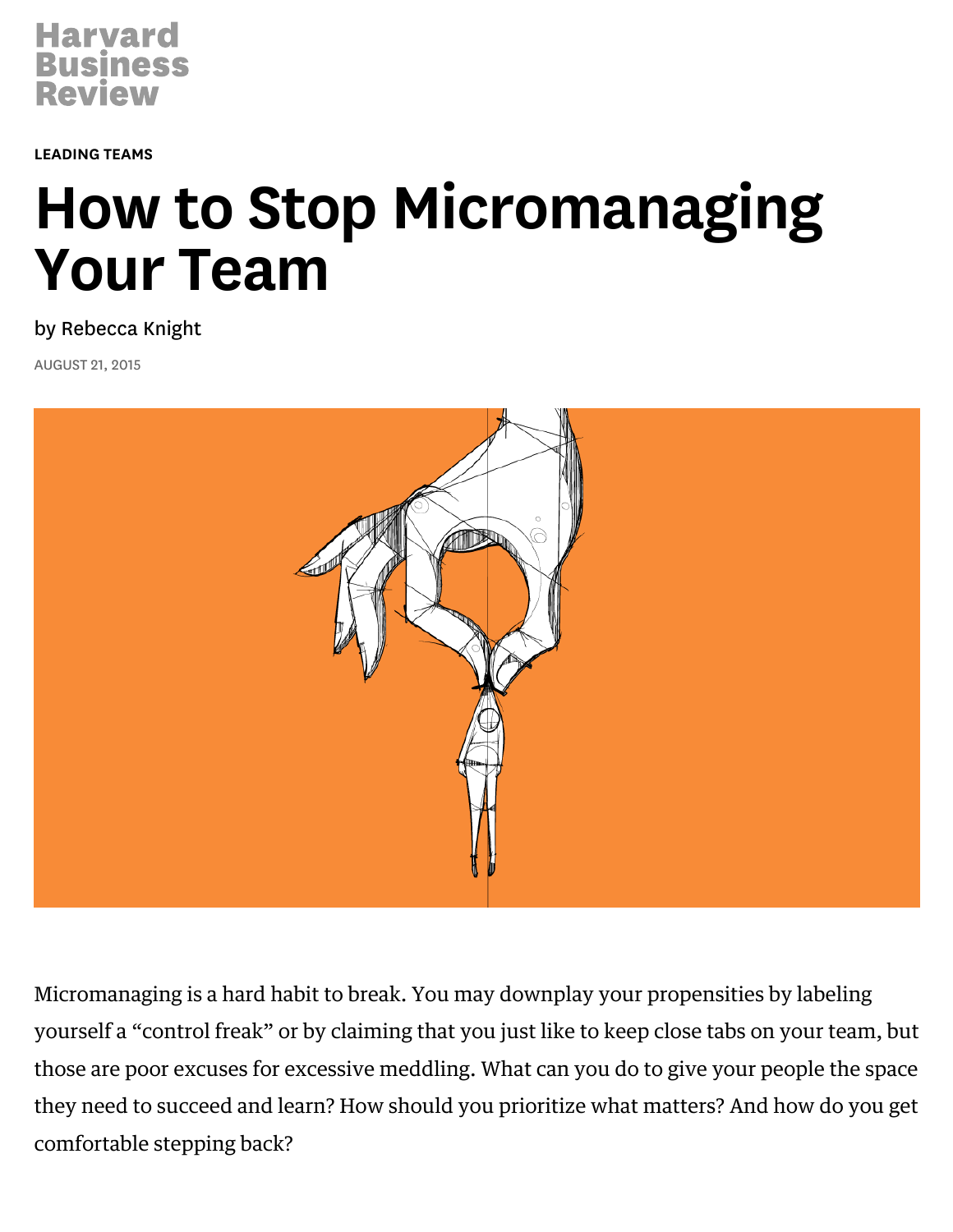## What the Experts Say

If you're the kind of boss who lasers in on details, prefers to be cc'ed on emails, and is rarely satisfied with your team's work, then—there's no kind way to say this—you're a [micromanager.](https://hbr.org/2014/11/signs-that-youre-a-micromanager) "For the sake of your team, you need to stop," says Muriel Maignan Wilkins, coauthor of Own the [Room](https://hbr.org/product/own-the-room-discover-your-signature-voice-to-mast/an/10931-HBK-ENG) and managing partner of Paravis Partners, an executive coaching and leadership development firm. "Micromanaging dents your team's morale by establishing a tone of mistrust—and it limits your team's capacity to grow," she says. It also hampers your ability to focus on what's really [important,](https://hbr.org/product/hbr-guide-to-office-politics/13989-PBK-ENG) adds Karen Dillon, author of the HBR Guide to Office Politics. "If your mind is filled with the micro-level details of a number of jobs, there's no room for big picture thoughts," she says. As hard as it may be to change your ways, the "challenge is one that will pay off in the long run," says Jennifer Chatman, a professor at UC Berkeley's Haas School of Business. "There may be a few failures as your team learns to step up, but ultimately they will perform much, much better with greater accountability and less interference." Here are some pointers on how to let go.

## Reflect on your behavior

The first step is to develop an awareness of why you micromanage. "You need to understand where this is coming from," says Dillon. "Most likely it's because of some insecurity—you're afraid it will reflect badly on you if your team doesn't do something exactly the way you would do it or you're worried you'll look out of touch if you're not immersed in the details, so you overcompensate," she says. Wilkins recommends "asking yourself: what excuses am I using to micromanage?" Common justifications include: "It will save time if I do it myself." Or "Too much is at stake to allow this to go wrong." She advises focusing on "the reasons why you should not micromanage"—it's bad for your team as they don't learn and grow—"and the benefits you'd derive if you stopped," chiefly more time to do your own job.

#### Get feedback

"Often there is a significant disconnect between what leaders intend and what the team is actually experiencing," says Chatman. You may merely suspect you have a problem while your team members are already annoyed by your constant hovering "Feedback is essential to see how significant the issue is." To get a handle on what your direct [reports](https://hbr.org/2012/05/how-to-get-feedback-when-youre) really think and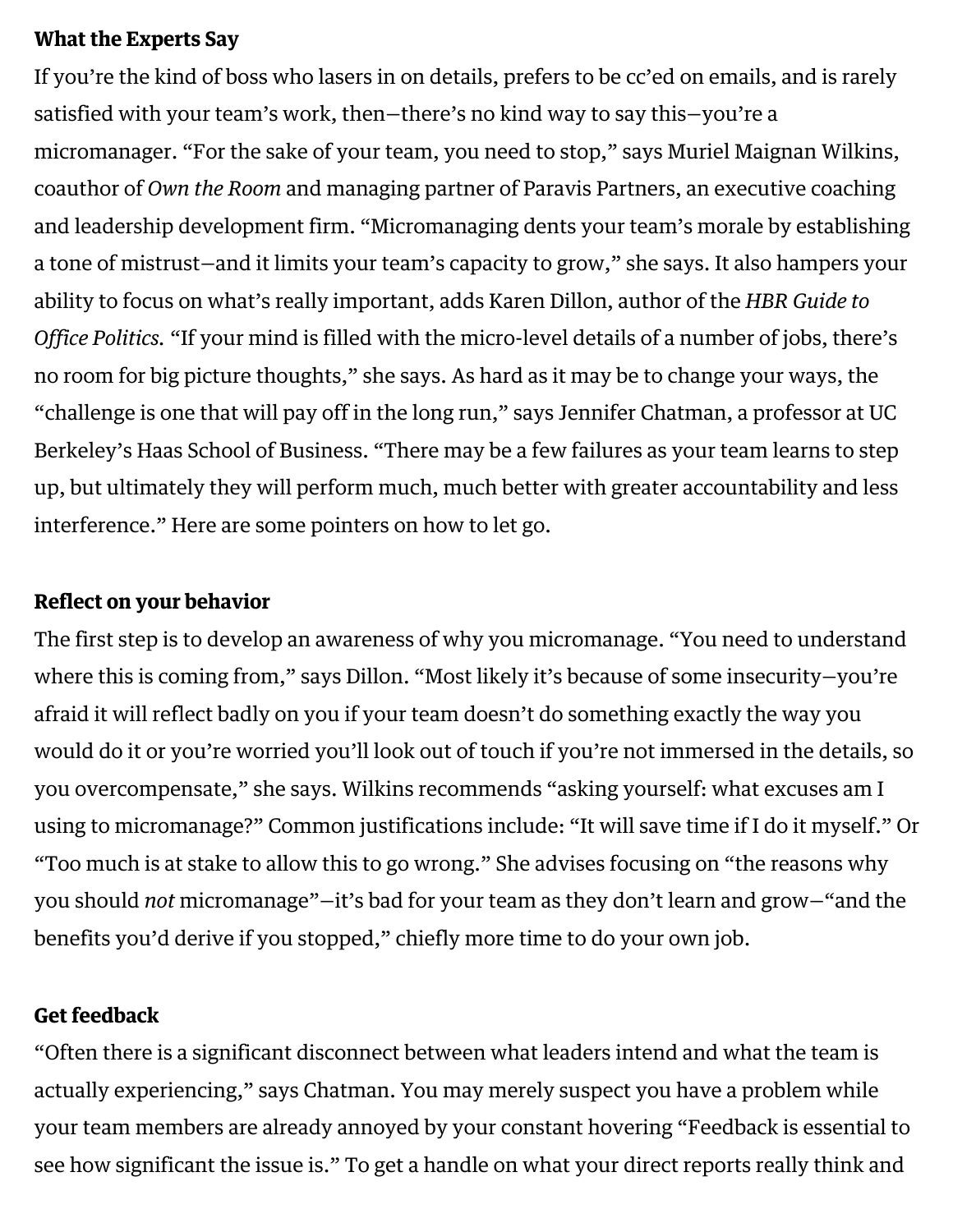whether it lines up with your intentions, she recommends "undertaking a cross-evaluation assessment." Gather confidential data from your people—or better yet, have a third party do it —and aggregate those results so employees know you can't find out exactly who said what. What you hear may be sobering, "but it's critical to understanding the broader patterns and reactions and the impact [your micromanaging has] on your team," she says.

## Prioritize what matters—and what doesn't

"A good manager trains and delegates," says Dillon, and you can't do that if you're taking on everything—regardless of how important the task is—yourself. Start by determining what work is critical for you to be involved in (e.g. strategic planning) and what items are less important (e.g. proofreading the presentation). Wilkins suggests looking at your to do list "to determine which low-hanging fruit you can pass on to a team member." You should also highlight the priorities on your list, meaning "the big ticket items where you truly add value," and ensure you are "spending most of your energy" on those, she adds. Remember, says Chatman, "Micromanaging displaces the real work of leaders, which is developing and articulating a compelling and strategically relevant vision for your team."

#### FURTHER READING

#### Are You a Good [Boss—or](https://hbr.org/2011/01/are-you-a-good-boss-or-a-great-one) a Great One? COMMUNICATION FEATURE by Linda Hill and Kent Lineback

If you want to keep growing as a leader, ask yourself these key questions.

SAVE <sup>3</sup>SHARE

#### Talk to your team

Once you've determined your priorities, the next step is communicating them to your team, says Dillon. "Have a conversation about the things that really matter to you—the things that they'll need to seek your guidance and approval on—so your direct reports can get ahead of your anxiety," she says. Tell them how you'd like to be kept in the loop and how

often they should provide status updates. "Be explicit with your direct reports about the level of detail you will engage in," adds Wilkins. At the same time, enlist their help in making sure you don't fall back into your old micromanaging ways. Chatman suggests: "Tell them you are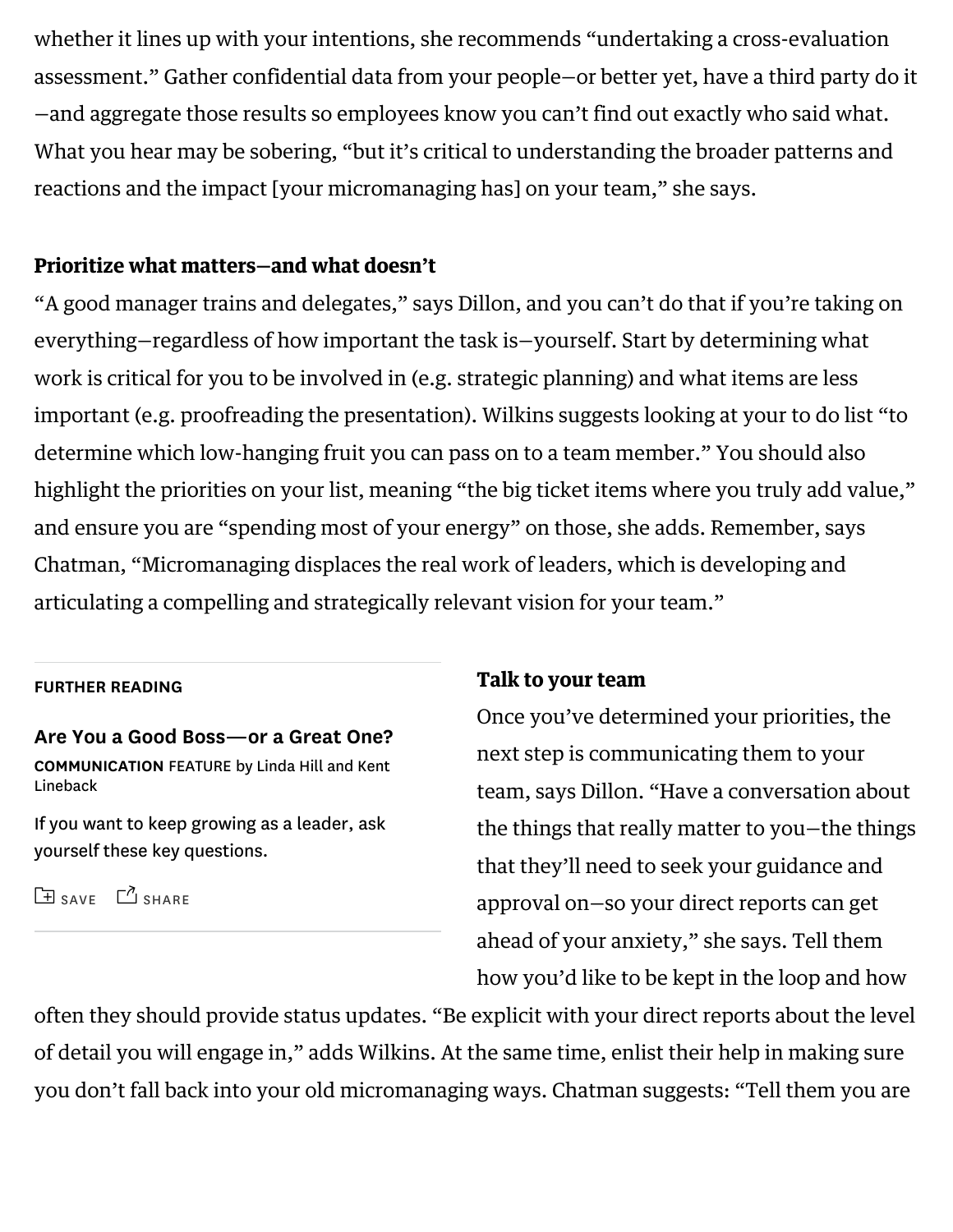trying to work on this" and ask targeted questions such as: How can I help you best? Are there things I can do differently? Are our overall objectives clear to you and do you feel you have the support and resources to accomplish them?

## Step back slowly

Fighting your micromanaging impulses might be hard at first so pull back slowly. You need to get comfortable, too. "Do a test run on a project that is a bit less urgent and give your team full accountability and see how it goes," Chatman says. "Recognize that your way is not the only, or even necessarily, the best way." The acid test of leadership, she says, "is how well the team does when you're gone." Another way to ease out of micromanaging is to discretely seek feedback from other coworkers about how your team is operating, says Dillon. "Ask a colleague you trust: 'How's that project going?'" The answer will provide valuable information, says Dillon. "You may feel better knowing that everything is fine, or you may realize you pulled back too much." In the latter case, you need to "find a way [to support the work] that doesn't involve peering over your employees' shoulders."

## Build trust

Because your team members are used to you not trusting them, they may want to come to you for approval before taking charge of a project. "Acknowledge this is a growth opportunity for the person and say that you know in your heart of hearts he or she will rise to the challenge," says Dillon. This is more than a pep talk. You're in effect "giving your employee the psychological power to lead." Making sure your team members know you trust them and have faith in their abilities is actually "very simple," says Wilkins. "Tell them so. Say, 'I fully trust you can make this decision.'" And then, "walk the talk," she says. Don't excessively scrutinize. Don't insist on being cc'd on every email. And don't renege on your vote of confidence. "Let them do it and don't back pedal and change everything they did."

And if things don't go exactly as you'd like, try your hardest not to overact. Take a breath; go for a walk; do whatever you need to do to come "back from that agitated micro-managerial moment," says Dillon. After all, does it really matter if the memo isn't formatted exactly to your liking? "For most things, nothing is so bad it can't be corrected."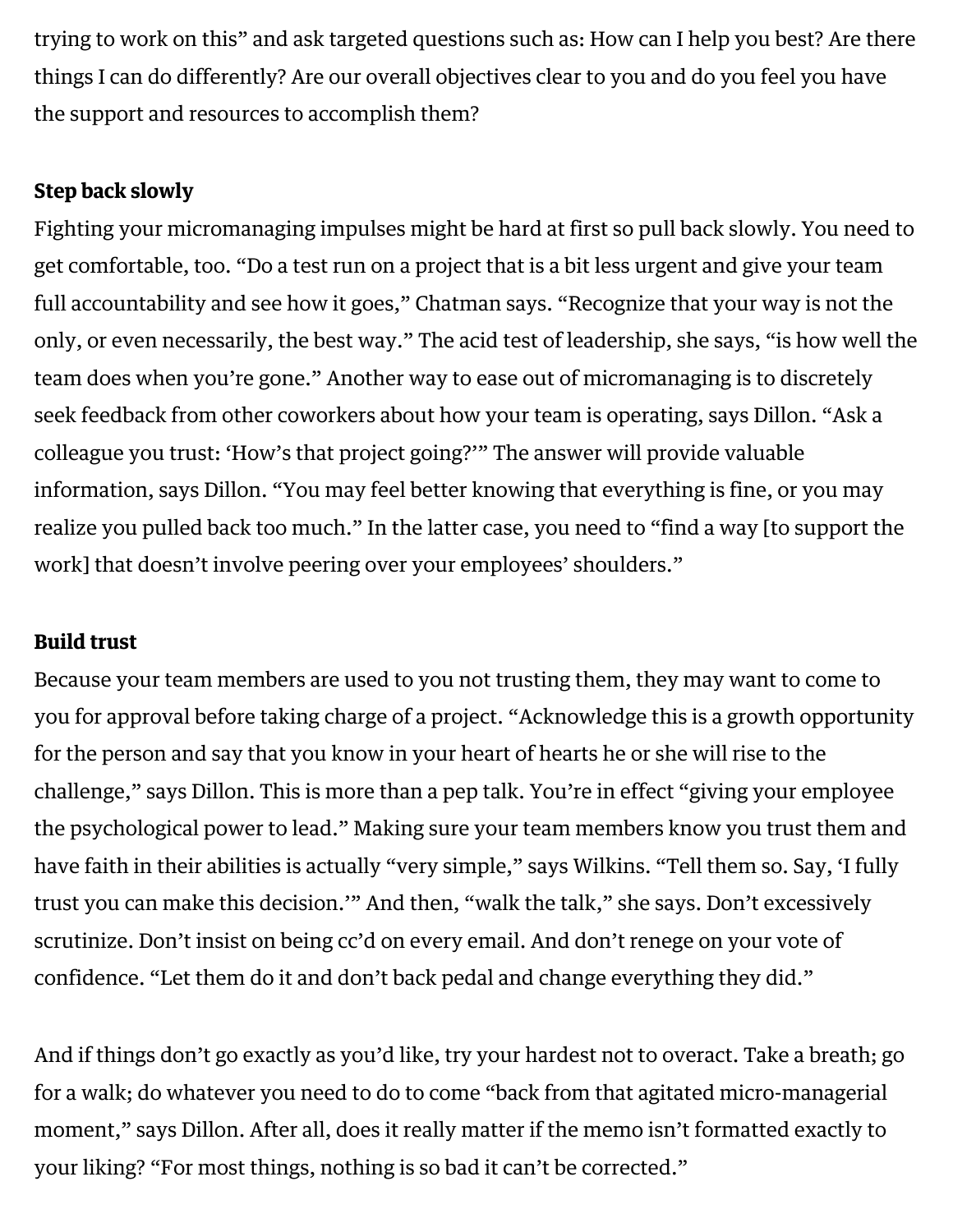## Know your employees' limitations

"Some people will over correct by pulling away too much; but it's smart to give appropriate support," says Dillon. "Talk about how you will help them problem solve and how you'll support them" even if you're not deeply involved in a particular project or task. At the same time, keeping a closer eye on certain projects or certain employees is sometimes warranted, she adds. If "your report is junior," say, or "not yet ready to be trusted," you will need to keep close tabs on her work. Similarly, says Wilkins, "when the deliverable is urgent and high stakes" it may make sense to intervene or ask to be kept regularly apprised of things. "In this case, it's helpful if you explain to the person why you are being so hands on," she says. "You should also give feedback to the employee and coach them, so they can complete the task on their own over time."

## Principles to Remember

#### Do:

- Ask yourself why you micromanage and reflect on your need for control
- Refine your to do list by prioritizing the tasks and projects that matter most to you
- Talk to your team about how you'd like to be kept apprised of their progress

## Don't:

- Renege on your vote of confidence—tell your reports you trust them and let them do their jobs
- Overact when things don't go exactly as you'd like them to—take a breath and figure out a way to correct the situation if it's truly necessary
- Go too far—you don't want to become a [hands-off](https://hbr.org/2015/06/get-what-you-need-from-your-hands-off-boss) boss

## Case Study #1: Clarify your priorities

Jordan Fliegel, the founder and CEO, of CoachUp—the Boston-based startup that connects athletes with private coaches, learned to deal with his micromanaging tendencies after a bad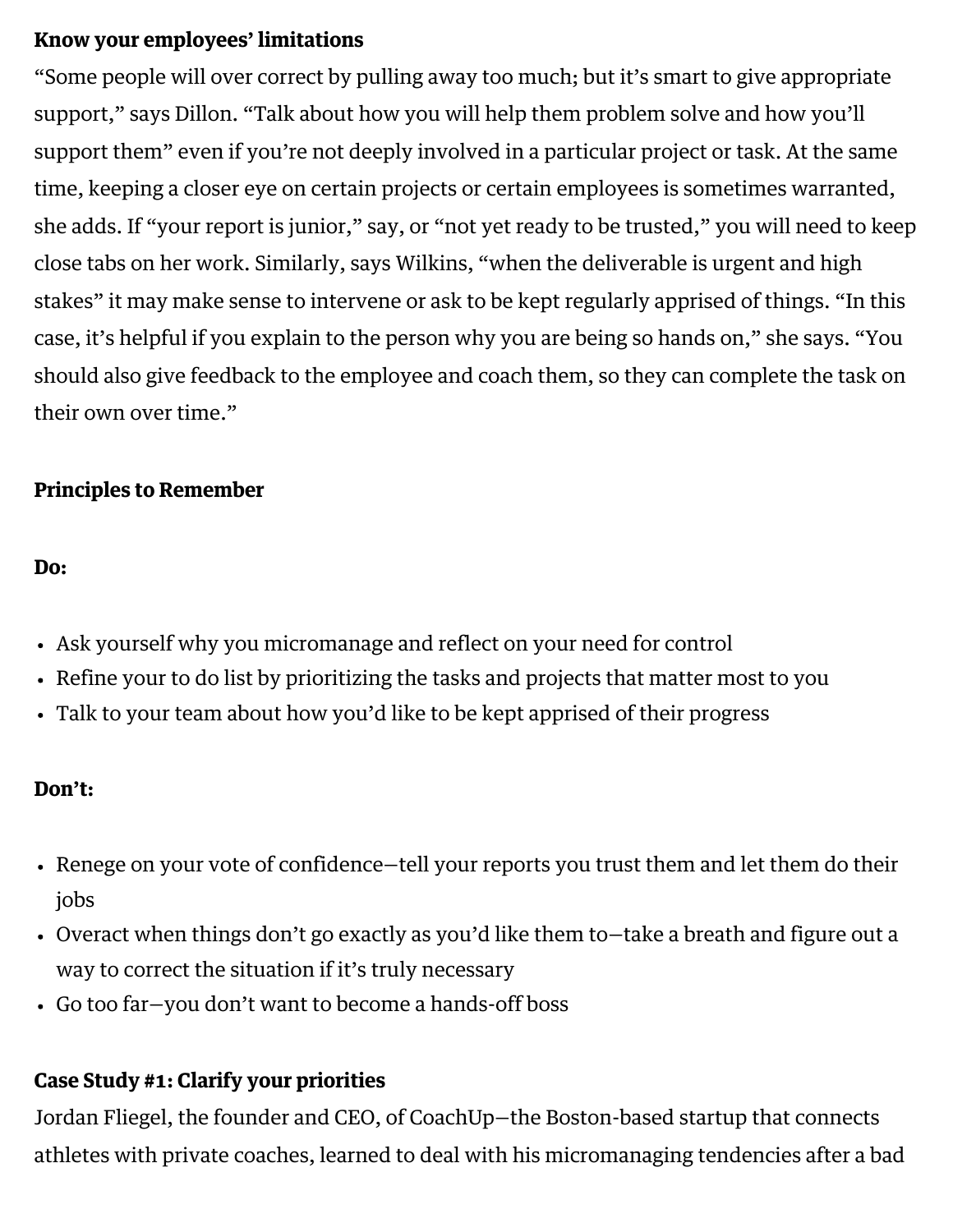experience early in the life of his company.

It was fall 2013—CoachUp's second year of business. The company's summer interns had completed a big blogging project, and CoachUp's content team was responsible for editing the posts and tagging them for maximal search engine optimization. Given that the company was experimenting with blogs for the first time and the fact that Jordan is a formidable writer in his own right, he says he "felt attached to the project."

The content team, however, was not moving fast enough on the project. He figured it would be easier and faster if he did it himself. "I took me three weekends to finish the work."

When he presented the completed product to his team, his employees responded with a mixture of annoyance and puzzlement. "Their reaction was, was this really the most important or high-impact thing you could have been doing with your time? And, if you really thought this project was that important you should have told us," he recalls.

Jordan understood that by completing the project he had, in effect, been doing other people's jobs—which is a sure way to "undermine their creativity and drive," he says.

He now knows to be more explicit about his reasons when he's delegating certain tasks. "I realize that if I want something to get done, I need to explain the context and the return on investment to the team," he says. "If there's pushback—meaning that the team disagrees that it should be a priority—there can be a debate. But I shouldn't shy away from saying what I think needs to get done."

He attributes his earlier meddling to his newbie CEO status. "I hadn't had a lot of experience managing people at that point," he says. "And as the founder, I was used to doing everything myself. It was hard to let go. When it's your business—your baby—you want to be involved."

Today, Jordan is much more hands-off and tries to focus on "working on the business and not in it."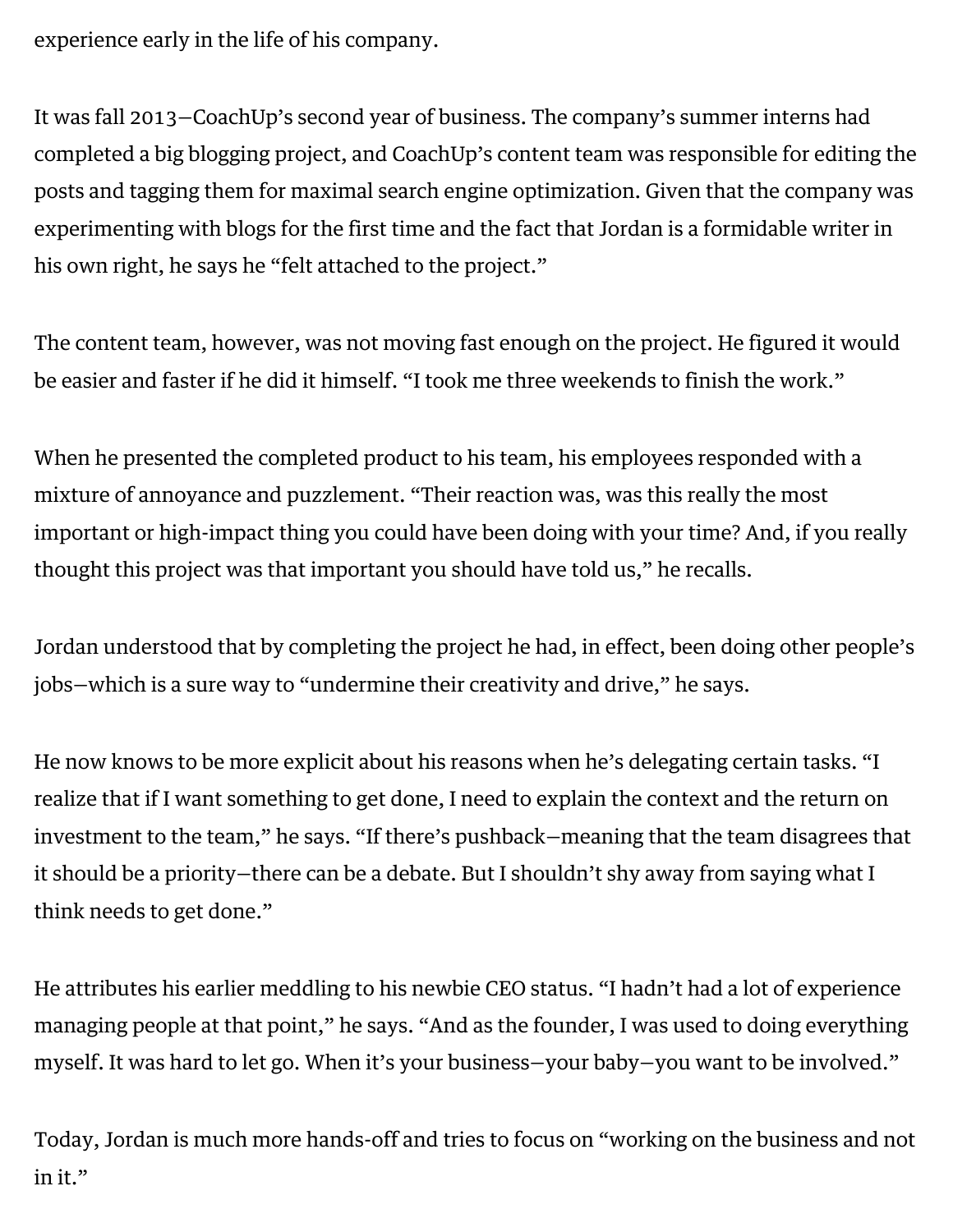## Case Study #2: Explain why you're being hands on

Mike Faith, the founder and CEO of Headsets.com, the San Francisco-based headset supplier, says that sometimes micromanaging can be a necessary part of leadership—especially when it comes to training new hires. "I've come to the conclusion based on experience that I need to stay close to new employees early on to give encouragement, correction, and learning," he says. "I can't let the fear of being called a micromanager prevent me from staying close at first."

Mike is explicit about his management style with new recruits. "It's important that they know what to expect. I tell them 'I am going to check in with you early and often' and then I follow through and do just that. Once they reach a level of confidence and competence, I am more comfortable pulling back."

This policy occasionally applies to longtime executives, too. Recently, Mike and his VP of Marketing embarked on a big new project related to how Headsets.com handles online advertising. His VP will handle the day-to-day operations of the project, but Mike has a keen interest in its progress. "I told him that for now, we're going to stay close to each other and learn as we go. I will be checking in with him daily, and I want him to be checking in with me," he says.

Mike told his VP that the constant need for status updates wouldn't be required forever. "I told him that once we get the hang of it and we're hitting our numbers, we'll check in with each other monthly or just as needed. There is no perfect recipe or perfect formula," he says.

Mike also offered his support. "I told him that I had confidence he can do it," he says. "I said: 'We are going to try our damndest, and I've got your back."